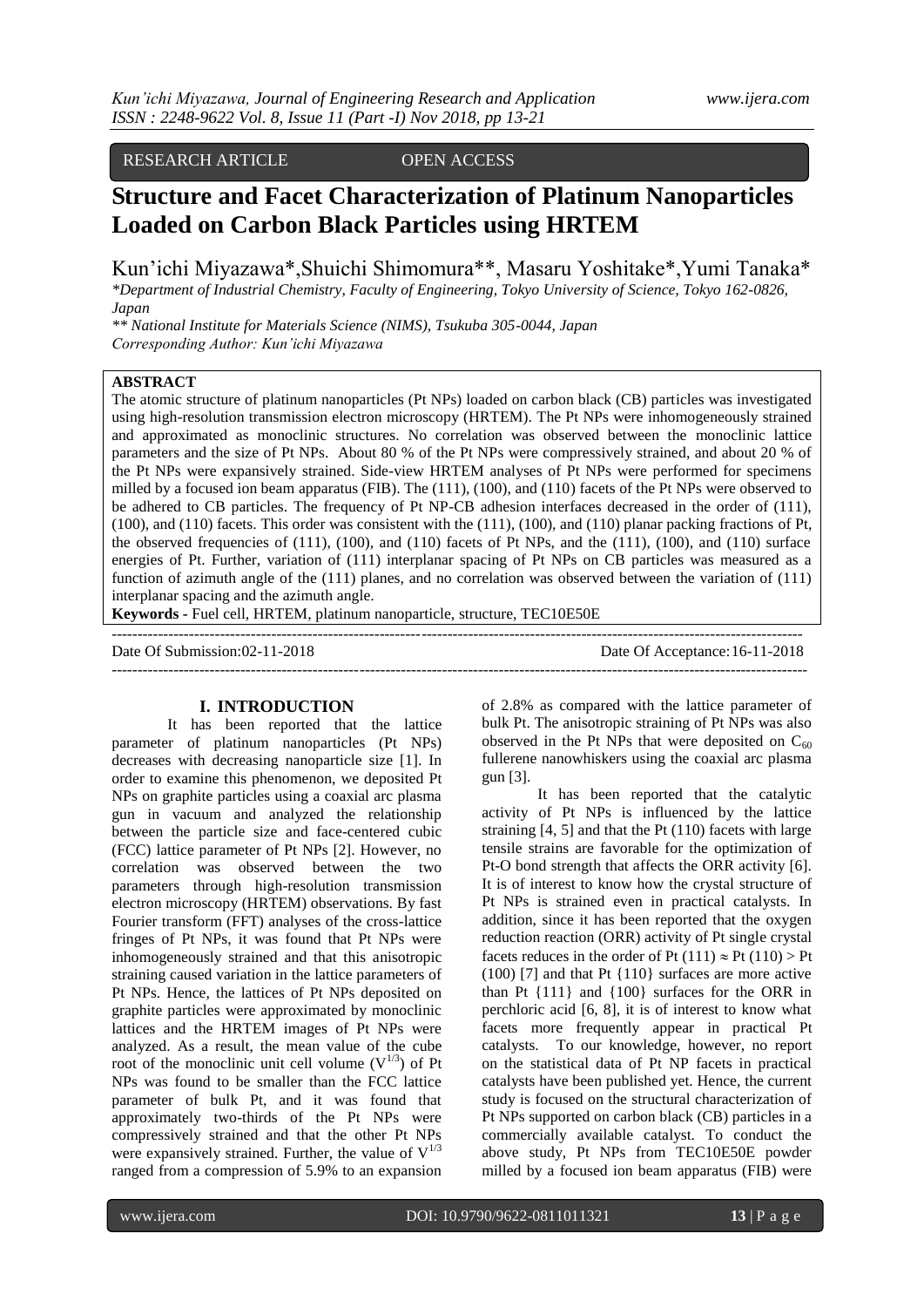investigated in addition to those of as-received TEC10E50E powder. Detailed structural analyses of Pt NPs on CB particles on the atomic scale are presented in this paper.

## **II.EXPERIMENTAL PROCEDURES**

A portion of as-received TEC10E50E powder (Tanaka Kikinzoku Kogyo K.K., Tokyo, Japan) was ultrasonically dispersed in ethanol and pipetted onto TEM carbon microgrids. The TEC10E50E powder samples on TEM microgrids were observed using a high-resolution transmission electron microscope (JEOL JEM2800, 200 kV).

On the other hand, a portion of the asreceived TEC10E50E powder was ultrasonically dispersed into a solution of 0.24 mL water and 0.76 mL isopropyl alcohol, and the ultrasonicated TEC10E50E powder was deposited on the flat surface of a glassy carbon electrode (4 mm in diameter and 4 mm in height). A thin layer  $(\sim 500$ nm thick) of tungsten was coated on the deposited TEC10E50E powder using a focused ion beam milling apparatus (FIB-SEM, Hitachi NB5000, Japan), and then the W-coated TEC10E50E powder was milled to a thickness of less than 100 nm with a Ga ion beam (40 keV) to facilitate the observation of Pt NP-CB particle adhesion at the interface.

The measurement of particle size and monoclinic lattice parameters of Pt NPs was conducted using the same method described in ref. [2]. The magnification of the HRTEM images was calibrated using high-purity silicon (Si) crystals (Optostar Ltd, Tsukuba, Japan). Every HRTEM image was taken at a nominal magnification of 1,000,000.

HRTEM image simulation was conducted using self-developed software based on the eigenvalue method [9].

### **III.RESULTS AND DISCUSSION**

Figure 1 (a) displays an example of HRTEM image of a Si crystal that was observed along the [110] zone axis. Using the FFT spots as shown in Fig. 1 (b), the actual magnification of the TEM was measured. 55 FFT spots from different lattice images of Si crystals were analyzed, where (111), (200), (220) and (311) FFT spots were used for the magnification measurement. Figure 2 displays the distribution of measured magnifications which ranged from  $9.51 \times 10^5$  to  $1.02 \times 10^6$  and the mean magnification was  $9.80 \times 10^5 \pm 0.15 \times 10^5$  (mean  $\pm$  sd). The histogram could be fitted by the normal distribution curve, which means that 95.5% of the observations involved magnification fluctuations of about 3% around the mean magnification of  $9.80\times10^5$  in this study.



**Fig. 1.** (a) HRTEM image of Si crystal taken at a nominal magnification of 1,000,000. (b) FFT image for  $(a)$ .



**Fig. 2.** Distribution of the actual magnifications measured using FFT images of the Si lattice images taken at a nominal magnification of 1,000,000.



**Fig. 3. (a)** TEM image of TEC10E50E powder, (b) magnified TEM image of TEC10E50E powder.

Figure 3 (a) displays an example TEM image of the as-received TEC10E50E powder. Figure 3 (b) is a magnified image of TEC10E50E showing the CB particles with spherically stacked graphene layers and Pt NPs.

Figure 4 (a) displays a part of the asreceived TEC10E50E powder showing the CB particles with Pt NPs. A Pt NP with cross-lattice fringes indicated by arrow is displayed in the magnified image of Fig. 4 (b). The lattice planes indicated by  $(1\overline{1}\overline{1})$  and  $(1\overline{1}1)$  are observed to be curved, showing that the Pt NP is inhomogeneously strained. Figure 4 (c) displays a fast Fourier transform (FFT) pattern of the strained Pt NP (Fig. 4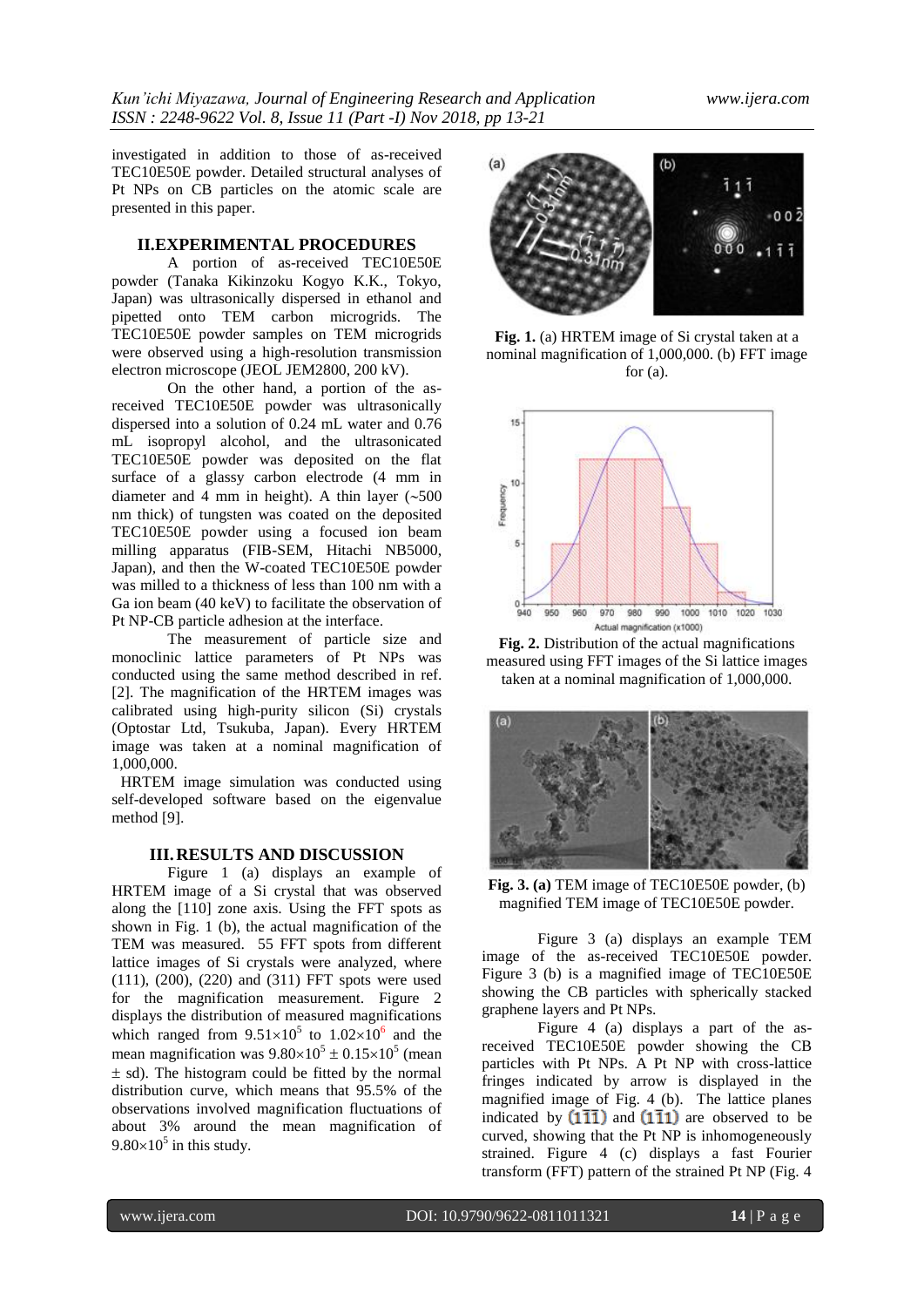(b) ) showing the incident electron beam direction parallel to the [110] zone axis, where measured interplanar angles are indicated. In FCC crystals, the interplanar angle between the  $(002)$  and  $(1\overline{1}1)$ planes is  $54.7^\circ$  and that between the  $(1\bar{1}1)$  and  $(1\overline{1}\overline{1})$  planes is 70.5°. However, the measured angles shown in Fig. 4 (c) are  $56.2^\circ$  between the (002) and  $(1\overline{1}1)$  planes and 70.2° between the  $(1\overline{1}1)$ and  $(1\overline{1}\overline{1})$  planes, slightly deviating from the theoretical angles, indicating the anisotropic straining of the Pt NP.

HRTEM images with cross-lattice fringes taken along the [110] zone axes were obtained for 134 Pt NPs of the as-received TEC10E50E. Using the FFT images as shown in Fig. 4 (c), lattice plane spacings of  $d(1\overline{1}\overline{1})$  and  $d(1\overline{1}1)$  were calculated. A parameter S indicating the anisotropic strain in the (110) lattice plane was defined by the ratio between  $d(1\overline{1}\overline{1})$  and  $d(1\overline{1}1)$ , and the values of S were calculated using the 134 cross-lattice images of the Pt NPs viewed along the [110] zone axis.

Figure 5 shows the distribution of S values, where  $S = d(1\bar{1}\bar{1})/d(1\bar{1}1)$  or  $S = d(1\bar{1}1)d(1\bar{1}\bar{1})$  so that  $S \ge 1$ . The value of S ranged from 1.00 to 1.16, and the mean value of S was  $1.03 \pm 0.03$ . On the other hand, using 11 cross-lattice images of different Si crystals that were viewed along the [110] zone axis as shown in Fig. 1, the S value was also measured, and the S value ranged from 1.00 to 1.02 with the mean value of  $1.01 \pm 0.01$ . This result shows that the anisotropic stain is negligibly small in the Si crystals as compared with the Pt NPs. Hence, it is no doubt that the Pt NPs were anisotropically strained from the correct FCC structure.

Figure 6 shows the size distribution of the 134 Pt NPs whose average diameter was measured to be  $3.4 \pm 0.9$  nm, which well coincides with the mean diameter of 3.3 nm of the Pt NPs in TEC10E50E powder that was measured by XRD [10].





**Fig. 4. (a)** HRTEM image of a part of the asreceived TEC10E50E powder, (b) magnified image of the arrowed Pt NP of (a), and (c) FFT pattern for the Pt NP of (b).



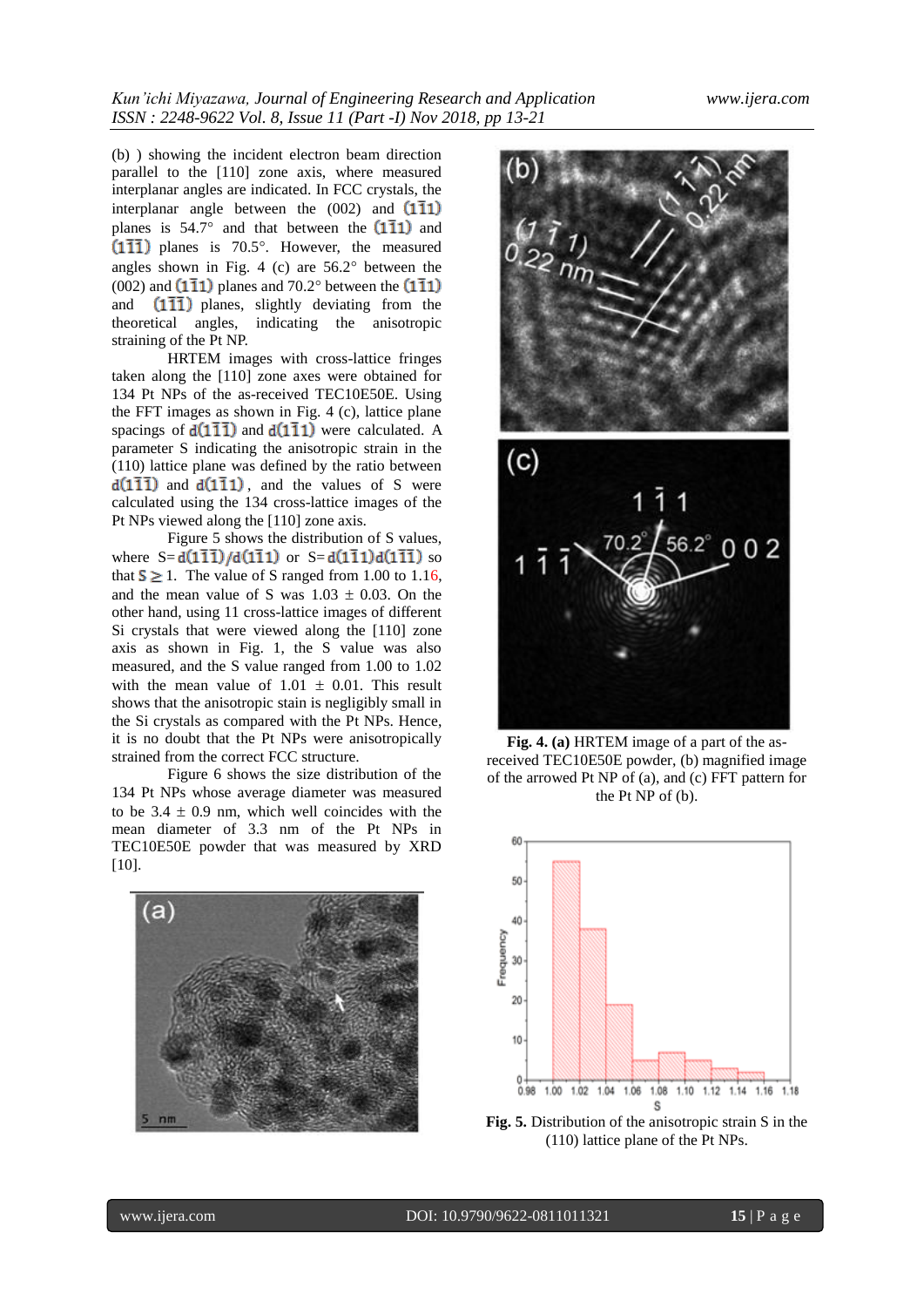

**Fig. 6.** Diameter distribution of the Pt NPs from the as-received TEC10E50E powder used for monoclinic lattice parameter measurements.

As described in our previous paper [2], the structure of Pt NPs was approximated as a monoclinic lattice and the lattice parameters (a (nm), b (nm), c (nm),  $\beta$  (°)) were obtained using the least squares method, i.e., the lattice plane spacings  $d(1\overline{1}1)$ ,  $d(1\overline{1}\overline{1})$  and  $d(002)$  were calculated so that  $F(a, b, c, \beta)$  (1) becomes minimum by varying a, b, c and  $\beta$ , using Mathematica (Wolfram), where  $d_0(hkl)$ means the (hkl) interplanar spacing measured from the observed HRTEM image.

 $F(a, b, c, \beta) = (d_0(1\overline{1}1) - d(1\overline{1}1))^2 + (d_0(1\overline{1}\overline{1}))$  $-d(1\overline{1}\overline{1})^2 + (d_0(002)-d(002))^2$ . (1)

Figure 7 shows the results of fitting the monoclinic lattice parameters which are plotted as a function of particle diameter (D). The mean lattice parameters are a=0.373  $\pm$  0.016 nm, b=0.377  $\pm$ 0.015 nm, c=0.406  $\pm$  0.035 nm and  $\beta$ =93.7  $\pm$  3.5°.





**Fig. 7.** Monoclinic lattice parameters a (nm), b (nm), c (nm), and  $\beta$  ( $\degree$ ) of the Pt NPs from the as-received TEC10E50E powder plotted as a function of diameter D (nm).

No correlation is observed between the lattice parameters and the particle diameters. The wide scatter in the measured lattice parameters implies that the lattices are randomly strained irrespective of particle diameter.

The cube root of the monoclinic unit cell volume  $(V^{1/3})$  for the Pt NPs is shown in Fig. 8 as a function of diameter. The mean value of  $V^{1/3}$  is  $0.384 \pm 0.009$  nm, which is approximately 2.1% smaller than the lattice parameter  $a_0 = 0.39231$  nm of bulk Pt (JCPDS 00–004-0802). This result is consistent with the reported result that Pt NPs showed the lattice parameters less than  $a_0$  [1]. The value of  $V^{1/3}$  ranged from 0.356 nm to 0.405 nm in Fig. 8. The magnification of TEM may fluctuate in various ways according to the observation condition that changes depending on the focusing, sample position and stability of lens system. The calibrated magnification of TEM might have involved a fluctuation of  $\sim$ 3 % around 1.00 $\times$ 10<sup>6</sup>. However, the scattering of  $V^{1/3}$  of Fig. 8 is too wide as compared to the magnification fluctuation. Hence, it is clear that the wide distribution of  $V^{1/3}$  was caused by the inhomogeneous straining of the Pt NPs.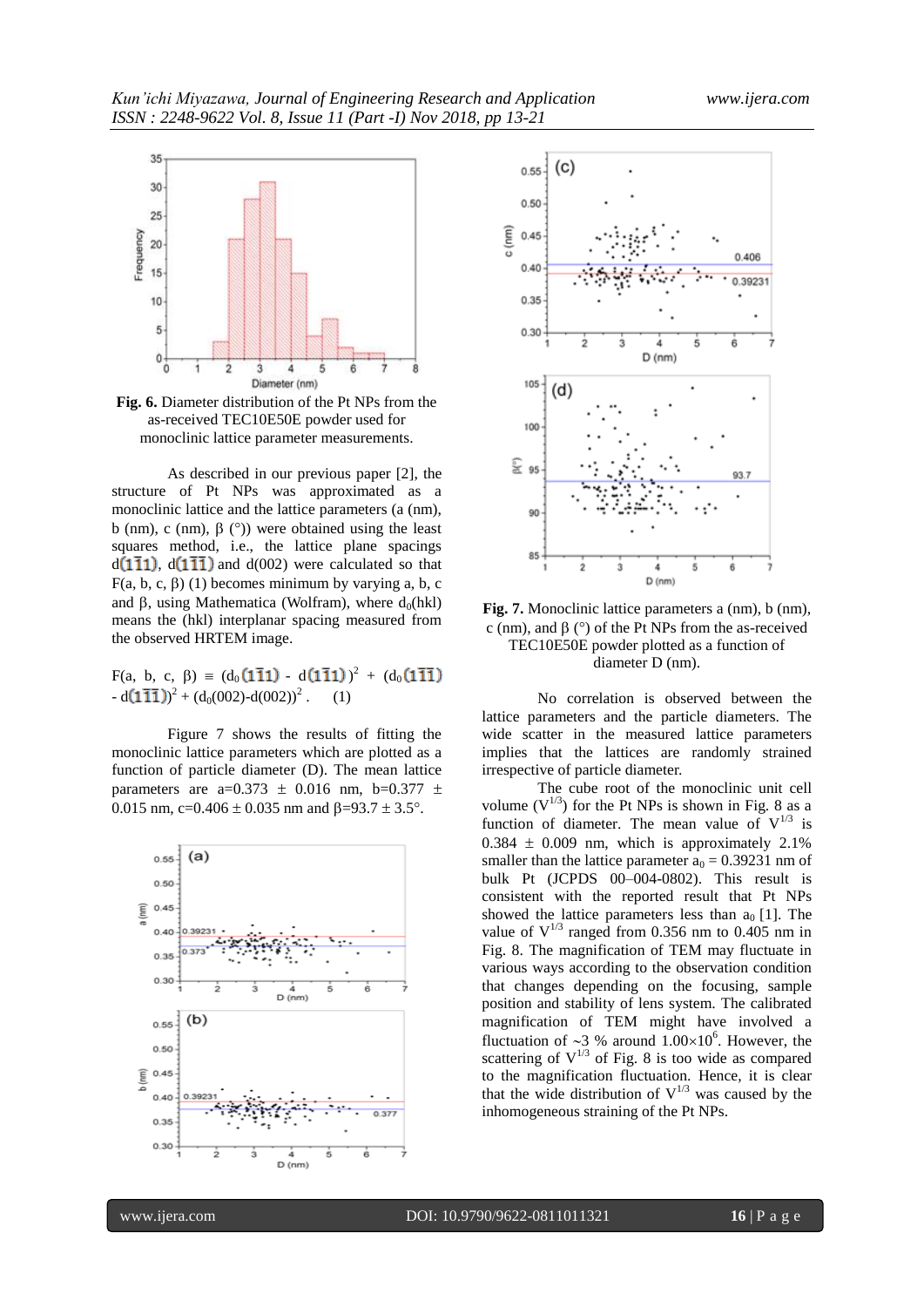

**Fig. 8**. Cube root of unit cell volume  $V^{1/3}$  (nm) of the Pt NPs from the as-received TEC10E50E powder plotted as a function of diameter D.

The lattice strain of the Pt NPs, defined as  $100(V^{1/3}-a_0)/a_0$  (%), was calculated and found to range from a compression of 9.2% to an expansion of 3.2%. Figure 9 shows the lattice strain distribution of Pt NPs, where it is shown that 83% of the Pt NPs are compressed and 17% of the Pt NPs are expanded.

Table 1 summarizes the measurement results. It is expected that expanded Pt unit cells are favorable for increasing the surface reactivity of Pt NPs with CO molecules [5, 11], and it has been reported that compressed Pt unit cells are favorable for enhancing the ORR activity of Pt NPs [4, 12]. In Table 1, about 80% of the Pt NPs are compressed and about 20% of the Pt NPs are expanded. For one Pt NP, this result implies that about 80% of the surface area of the Pt NP exhibits enhanced ORR activity and that about 20% of the surface area of the Pt NP is favorable for CO oxidation. It is considered that inhomogeneous strain can form both expanded facets and compressed facets in the same Pt NP. Hence, determining how to tailor the lattice strain of individual Pt NPs is of great importance for developing excellent Pt catalysts.



**Fig. 9.** Lattice strain distribution of the Pt NPs from the as-received TEC10E50E powder.

On the other hand, it has been reported that the ORR activity of Pt NPs can be enhanced by inducing a -2 to -3 % surface strain on their (111) surfaces [13]. In Table 1, mean compressive lattice strains similar to the above strains are shown for the Pt NPs of TEC10E50E. Moreover, the ORR activity has been known to change depending on the lowindex Pt facets [14]. Hence, in studying the catalytic activity of Pt NPs, the surface characterization of Pt NPs is imperative in addition to the characterization of their crystal structure.

To know what facets of Pt NPs appear in TEC10E50E, side-view observations of Pt NPs were conducted. Figure 10 (a) shows a TEM image of FIB-processed CB particles where a layer of W was deposited for protection from the Ga ion beam. Figure 10 (b) shows an enlarged image of the FIBprocessed CB particles whose surface has layers of loaded Pt NPs. A side view example of Pt NP adhered to the surface of a CB particle is shown Fig. 11 (a).

| Diameter<br>(nm) | $a$ (nm)         | $b$ (nm)         | $c$ (nm)         | $\beta$ (°)  | $V^{1/3}$ (nm)   | Lattice<br>stram<br>(%) | Compressive<br>lattice strain<br>(%) | Expansive<br>lattice strain<br>(%) | Compressed<br>Pt NPs $(%)$ | Expanded<br>PtNP <sub>5</sub> (%) |
|------------------|------------------|------------------|------------------|--------------|------------------|-------------------------|--------------------------------------|------------------------------------|----------------------------|-----------------------------------|
| $3.4 \pm 0.9$    | 0.373<br>± 0.016 | 0.377<br>± 0.015 | 0.406<br>± 0.035 | 93.7<br>±3.5 | 0.384<br>± 0.009 | $-2.2$<br>±2.3          | $-2.9 \pm 1.9$                       | $1.1 \pm 0.8$                      | 83                         |                                   |

Table 1 Parameters measured for the Pt NPs of as-received TEC10E50E powder.

The body of the CB particle shown was milled by a FIB. The magnified image in Fig. 11 (b) shows the  $(1\overline{11})$ , (001), and  $(1\overline{11})$  facets of the Pt NP. Although most of the adhesion facet appears disordered, a (001) facet of the Pt NP is shown to

adhere to the CB particle. A simulated image was inserted to roughly estimate the thickness of the Pt NP, assuming a thickness of 4 nm and a defocus value of 10 nm over focusing  $(C_s = 0.7 \text{ mm})$ .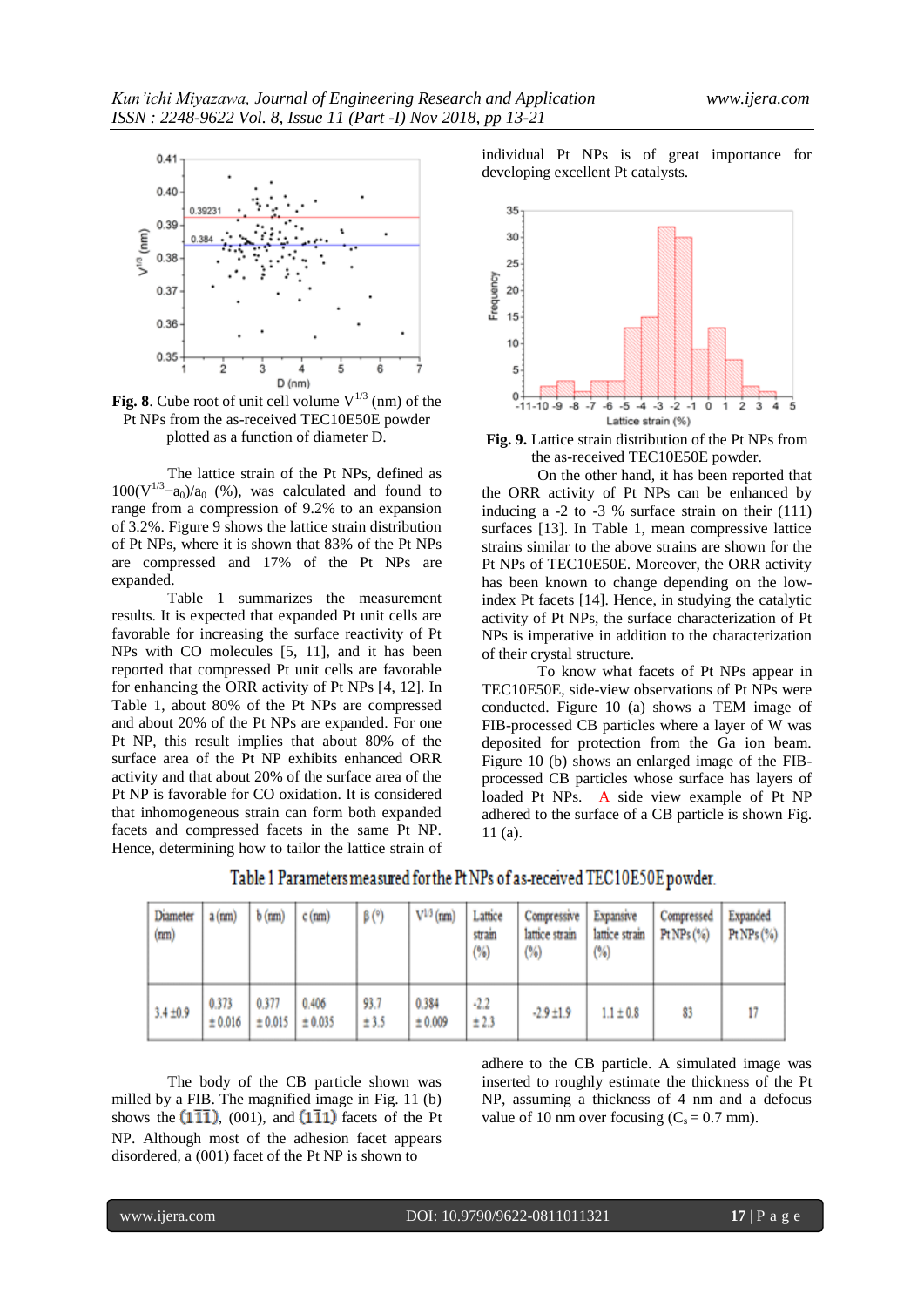

Fig. 10. (a) TEM image of CB particles prepared by milling TEC10E50E powder using a FIB. (b) Magnified TEM image of the CB particles milled by FIB.





**Fig. 11.** (a) HRTEM image of a Pt NP adhered to the surface of CB particle in the FIB-processed TEC10E50E powder. (b) Magnified image of (a) with an inserted simulated image. (c) FFT image of the Pt NP shown in (b).

The monoclinic lattice parameters of the Pt NP were determined from the FFT image shown in Fig. 11 (c) using the least squares method, where values of a =  $0.407$  nm, b =  $0.408$  nm, c =  $0.423$  nm, and  $\beta = 92.7^{\circ}$  were obtained. The cube root of the unit cell volume was calculated to be 0.413 nm, showing an expansive strain of 5.2 %.

Figure 12 shows other examples of Pt NPs whose facets are adhered to CB particle surfaces. Figure 12 (a) shows a Pt NP whose  $(1\overline{11})$ ,  $(1\overline{11})$ , and (001) facets are adhered to the CB matrix. The inside  $(1\overline{1}\overline{1})$  lattice planes are heavily distorted and show wavy structures. The Pt NP is surrounded by other  $(1\overline{1}1)$ ,  $(1\overline{1}0)$ , and  $(1\overline{1}\overline{1})$  surface facets. Figure 12 (b) shows a Pt NP whose  $(1\overline{11})$ ,  $(1\overline{11})$ , and (001) facets are adhered to the CB matrix, and the Pt NP is also surrounded by other  $(1\overline{1}1)$ , (001), and  $(1\overline{1}\overline{1})$  surface facets. Figure 12 (c) shows a Pt NP whose  $(1\bar{1}0)$  facet is adhered to the CB matrix, and the Pt NP is also surrounded by  $(001)$ ,  $(1\overline{1}\overline{1})$ , and  $(1\overline{1}1)$  surface facets. The curved facet indicated by the arrow is parallel to the  $(1\bar{1}1)$  surface and expanding outward. These images show that the Pt NPs on CB particles are variously strained and locally deformed. These various inhomogeneous distortions of Pt NPs give rise to the scattered lattice parameter data.

As shown in the above examples, the {111}, {100} and {110} facets of Pt NPs were observed to be adhered to CB particles of TEC10E50E. Next, to know what facets are likely to adhere to CB particles and what facets of Pt NPs are likely to appear, 128 Pt NPs adhering to CB particles of FIB-processed TEC10E50E powder were analyzed and the frequency of each facet is plotted as a function of the planar packing fraction of Pt crystals in Fig. 13, where 462 facets of Pt NPs and 167 Pt NP-CB adhesion interfaces were analyzed.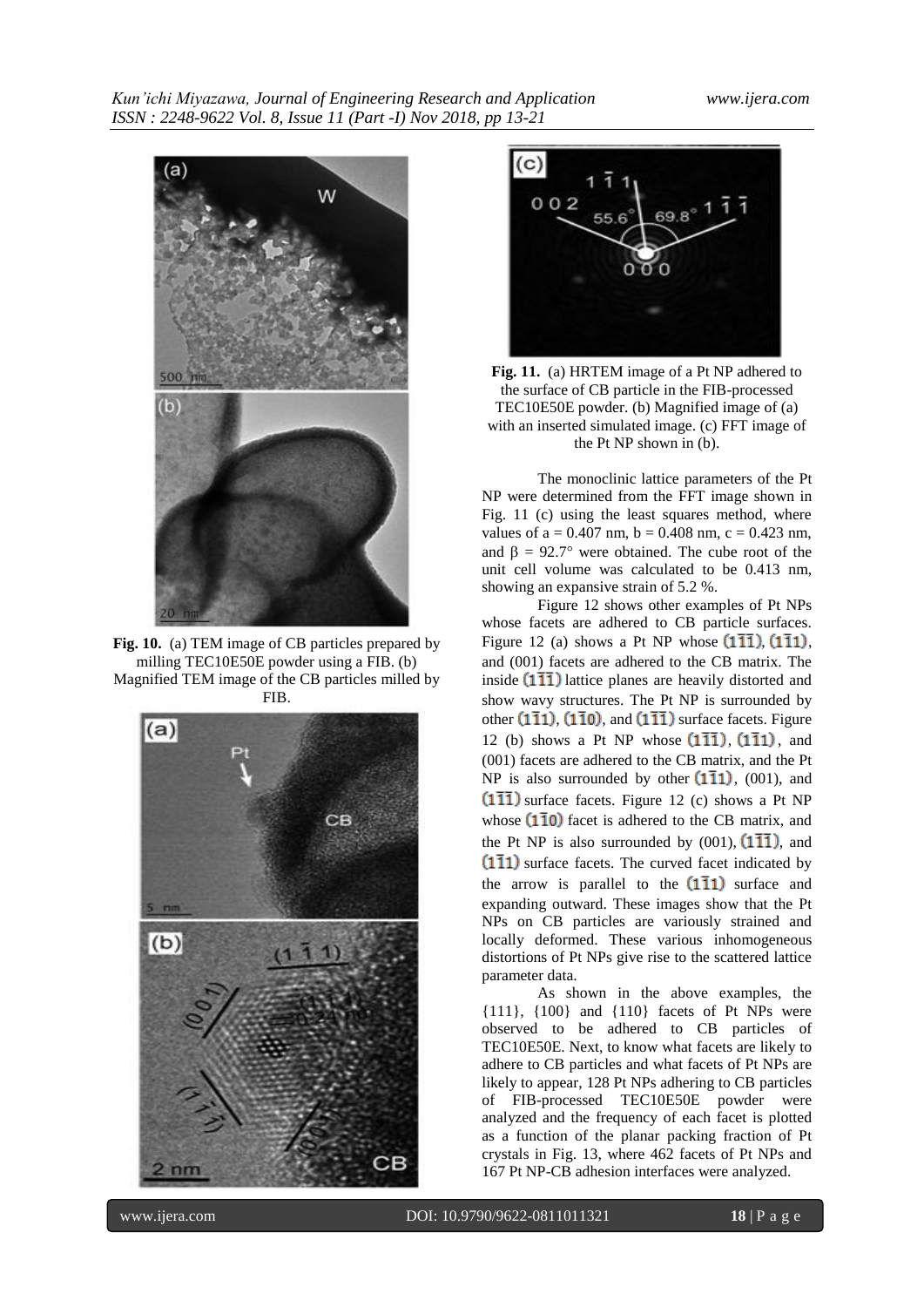The ratio of planar packing fractions of Pt crystals is 1.633:1.414:1 in the order of (111), (100) and (110) lattice planes. Figure 13 (a) shows the observed frequency of Pt NP facets plotted as a function of planar packing fraction, where a good linear correlation is observed between the two parameters. Figure 13 (b) shows the observed frequency of Pt NP-CB adhesion facet plotted as a function of planar packing fraction, which also shows a strong correlation between these two parameters. The order of observed frequency of facets is consistent with the surface energy,  $\sigma$ , of Pt crystals which decreases in the order of  $\sigma(110)$ ,  $\sigma(100)$ , and  $\sigma(111)$  [15]. However, this result does not necessarily imply that the (111) facets of Pt NPs have a higher affinity for the CB surfaces, since the frequency of Pt NP-CB adhesion facets is strongly proportional to the frequency of Pt NP facets in Fig.



**Fig. 12.** HRTEM images of the FIB-processed TEC10E50E powder. (a) Pt NP adhered to CB matrix via  $(1\overline{1}\overline{1})$  and (001) facets. (b) Pt NP adhered to CB matrix via  $(1\overline{11})$ , (001), and  $(1\overline{11})$  facets. (c) Pt NP adhered to CB matrix via  $(1\bar{1}0)$  facet.

13 (c), which implies that the observed frequency order might have been caused by a probabilistic factor.



**Fig. 13.** (a) Observed frequency of Pt NP facets plotted as a function of Pt planar packing fraction (%). (b) Observed frequency of Pt NP-CB adhesion facets plotted as a function of Pt planar packing fraction (%). (c) Observed frequency of Pt-CB adhesion facets plotted as a function of the observed frequency of Pt NP facets.

Next, to elucidate the influence of CB surface tension on the strain of Pt NPs, the  $(111)$ interplanar spacing was measured as a function of orientation relative to the Pt NP-CB adhesion interface for the 97 Pt NPs observed in the FIBprocessed TEC10E50E powder.

The orientation of the (111) plane was defined as shown in Fig. 14 (a), using the azimuth angle,  $\theta$  (°). Figure 14 (b) shows the strain distribution of 175 (111) planes of Pt NPs measured as a function of azimuth,  $\theta$ , where the (111)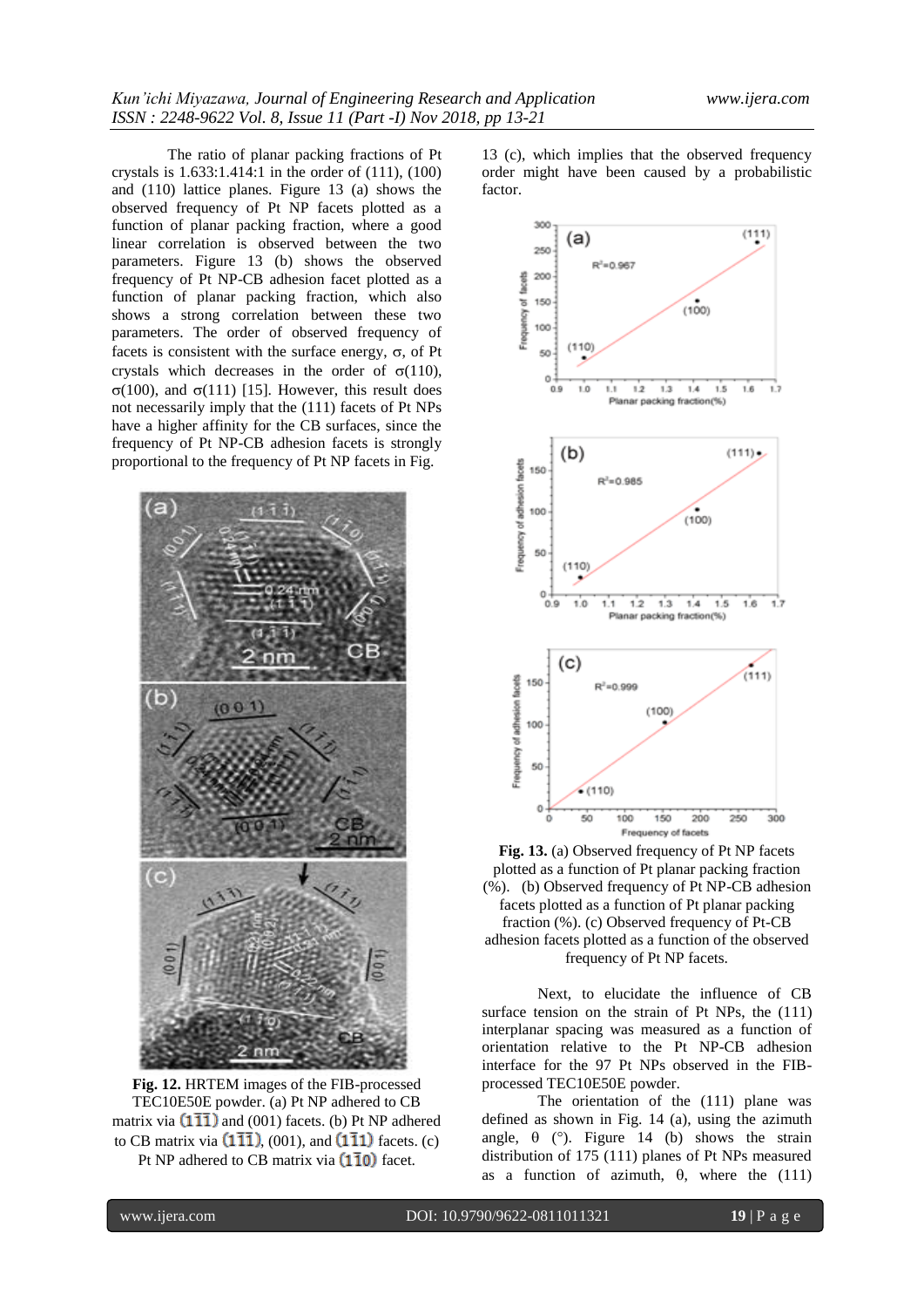interplanar strain (%) was defined as  $100(d_{111} 0.2265/0.2265$  for a measured spacing  $d_{111}$  (nm) of a (111) lattice plane. The mean strain was calculated to be -1.6 %. We note that no correlation can be observed between the (111) interplanar strain and the azimuth angle, indicating that the (111) interplanar strain does not depend on the orientation of the (111) planes and that the surface tension of CB particles does not exert a marked influence on the strain of the Pt NPs. It is suggested that the Pt NPs are spontaneously strained and that the surface tension caused by CB particles is negligible and too small to induce anisotropic strain in Pt NPs.





Reported surface energy values of CB range from 20.55 mJ/m<sup>2</sup> to 96.20 mJ/m<sup>2</sup> [16], while the mean surface energy of the (111), (100) and (110) facets of Pt is  $2.49 \pm 0.26$  J/m<sup>2</sup> [15]. Hence, we consider that the surface tension of CB particles was not strong enough to cause marked strain in the Pt NPs. However, instead of using the Pt NPs chemically loaded onto CB particles, it is also possible to use clean surfaces of carbon substrates to which Pt NPs can directly adhere in order to better understand the influence of the surface tension of carbon substrates on the structure of Pt NPs. For this

purpose, the deposition of Pt NPs on carbon substrates using a coaxial arc plasma gun in vacuum is a suitable method of investigating the interaction between the Pt NP surface and carbon substrate surface. These experiments are currently in process.

# **IV. CONCLUSION**

(1) The crystal structure of Pt NPs on TEC10E50E was observed by HRTEM. The structures of the Pt NPs were found to be inhomogeneously strained. The lattice parameters of Pt NPs were calculated, assuming monoclinic structures. No correlation was observed between the monoclinic lattice parameters and the diameter of the Pt NPs. About 80 % of the Pt NPs were compressively strained, and about 20 % of the Pt NPs were expansively strained.

(2) To investigate how the Pt NPs are adhered to the CB particles, side-view HRTEM images of Pt NPs were analyzed. The (111), (100) and (110) facets of the Pt NPs were observed to be adhered to CB particles. The frequency of adhesion interfaces decreased in the order of (111), (100), and (110) facets. This order was consistent with the (111), (100), and (110) planar packing fractions of Pt, the observed frequencies of (111), (100), and (110) facets of Pt NPs, and the  $(111)$ ,  $(100)$ , and  $(110)$ surface energies of Pt.

(3) The variation of (111) interplanar spacing of Pt NPs on CB particles was analyzed as a function of azimuth angle from the Pt NP-CB adhesion interface. No correlation was observed between the variation of (111) interplanar spacing and the azimuth, which implies that the Pt NPs are spontaneously strained without being influenced by the CB particles whose surface tension is not strong enough to deform the Pt NPs.

#### **ACKNOWLEDGEMENTS**

A part of this work was conducted at Advanced Characterization Nanotechnology Platform of the University of Tokyo and National Institute for Materials Science (Japan), supported by Nanotechnology Platform of the Ministry of Education, Culture, Sports, Science and Technology (MEXT), Japan. This study is based on the results obtained from a project commissioned by the New Energy and Industrial Technology Development Organization (NEDO). The authors are grateful to Mr. Makoto Mori (TUS), Mr. Yuta Nakajo (TUS) and Mr. Yorito Nishizawa (TUS) for preparing samples for TEM observations.

#### **REFERENCES**

[1]. I. N. Leontyev, A. B. Kuriganova, N. G. Leontyev, L. Hennet, A. Rakhmatullin, N. V. Smirnova, V. Dmitriev, Size dependence of the lattice parameters of carbon supported platinum nanoparticles: X-ray diffraction